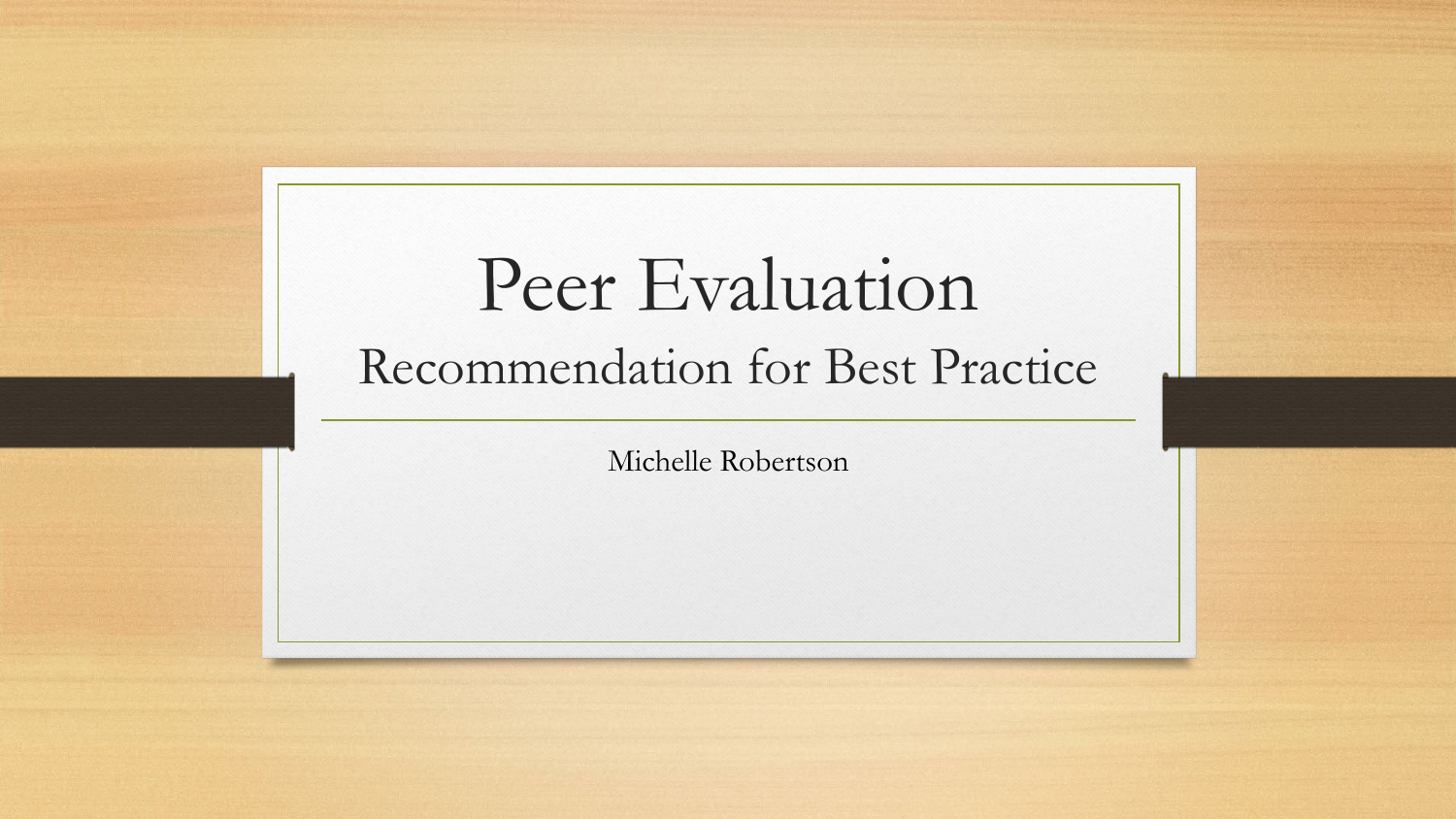## Faculty Senate 2020-2021 Red Membership

- Tamara M Robertson (Chair)
- David Denton
- Eric Branscome
- Alice Lin
- Sergei Markov
- Elaine Berg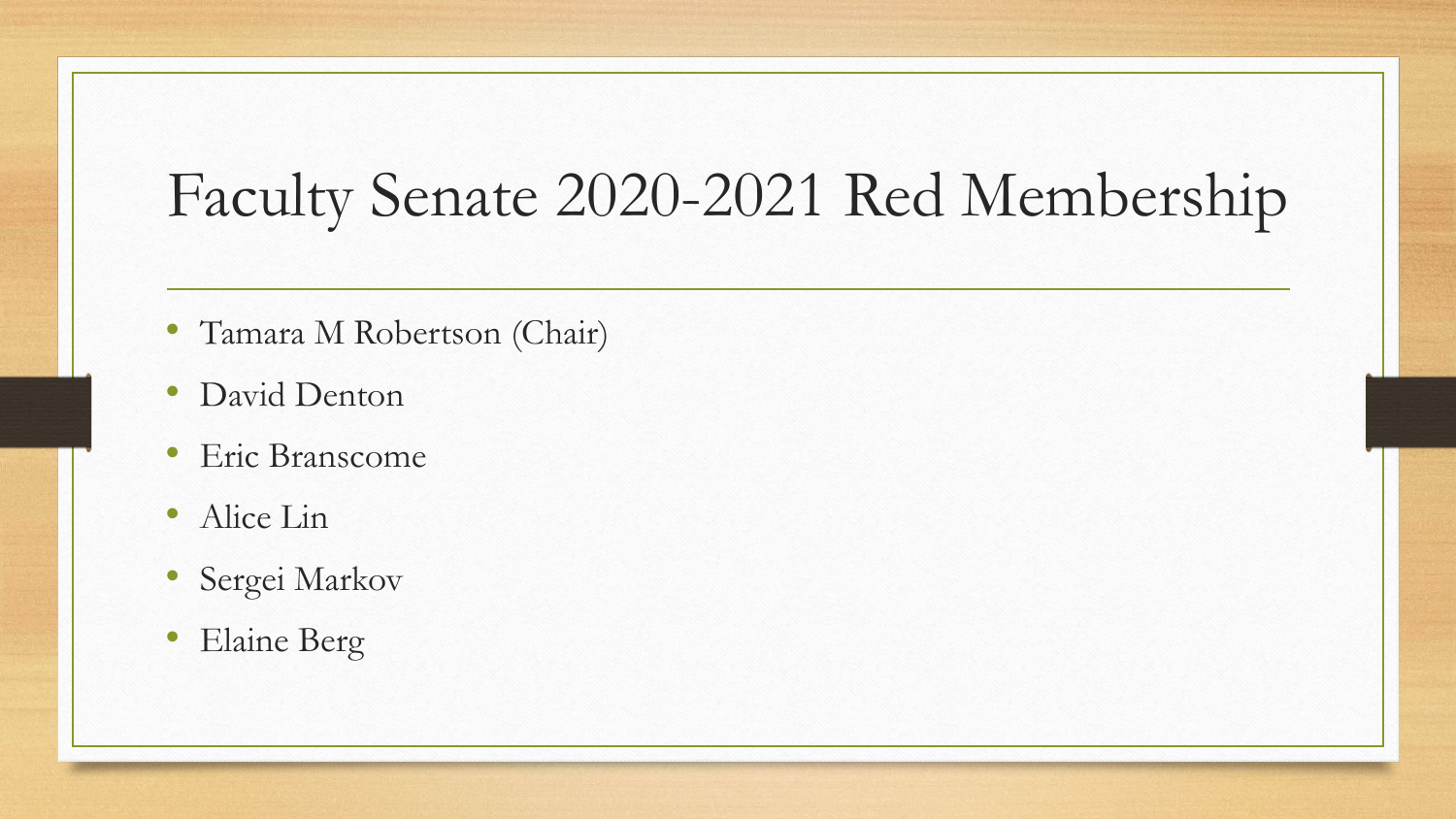## Committee Charge

- Recommend best-practice for University peer evaluation process to be used during RTP process
- Prompted by previous recommendation to potentially remove student evaluations from RTP process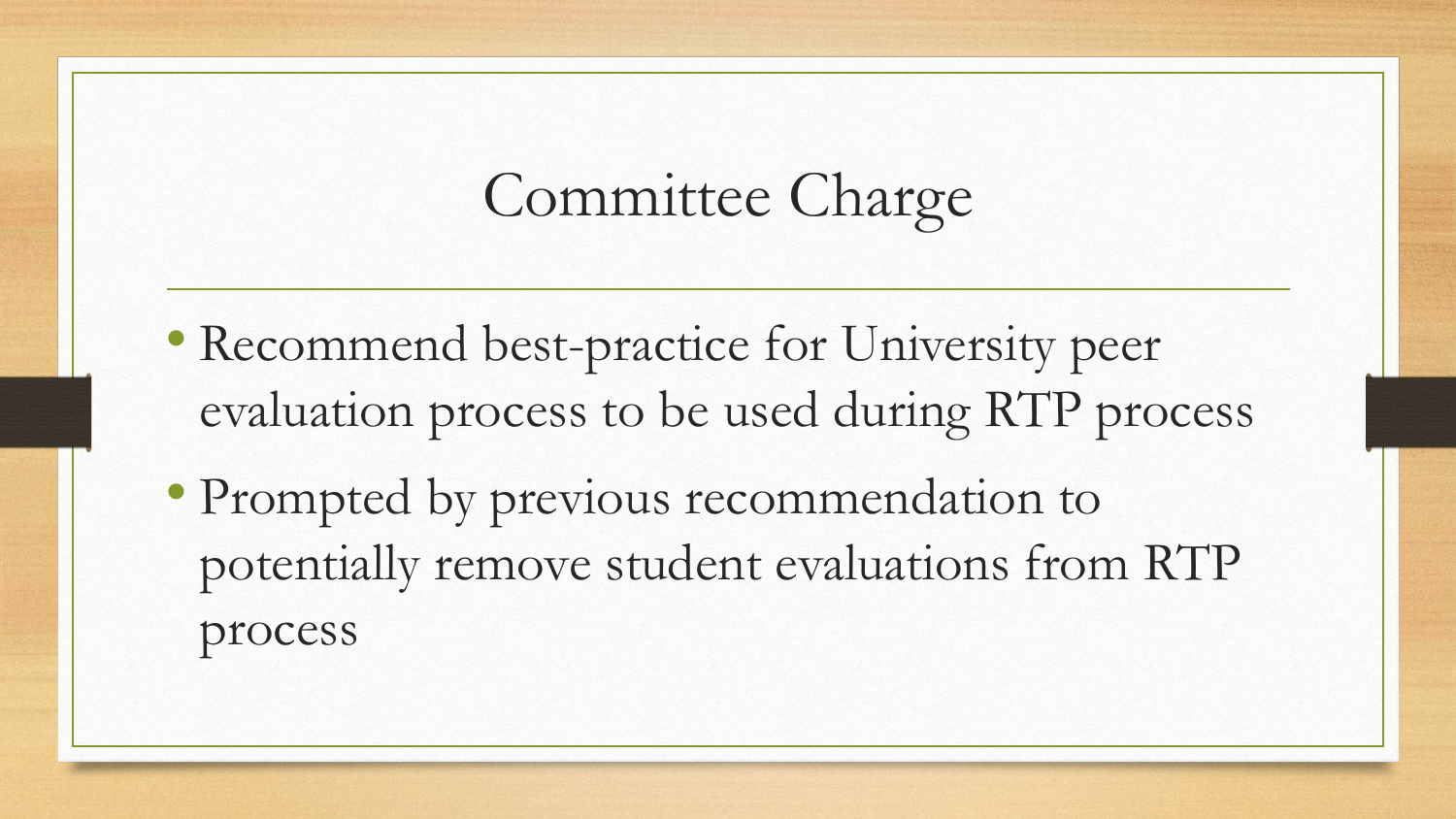#### Committee Goals

- For the recommendation to be a reflection of:
	- Collegiality
	- Best-Practice
	- Professional development/growth underpinnings
	- Improved reliability for RTP decisions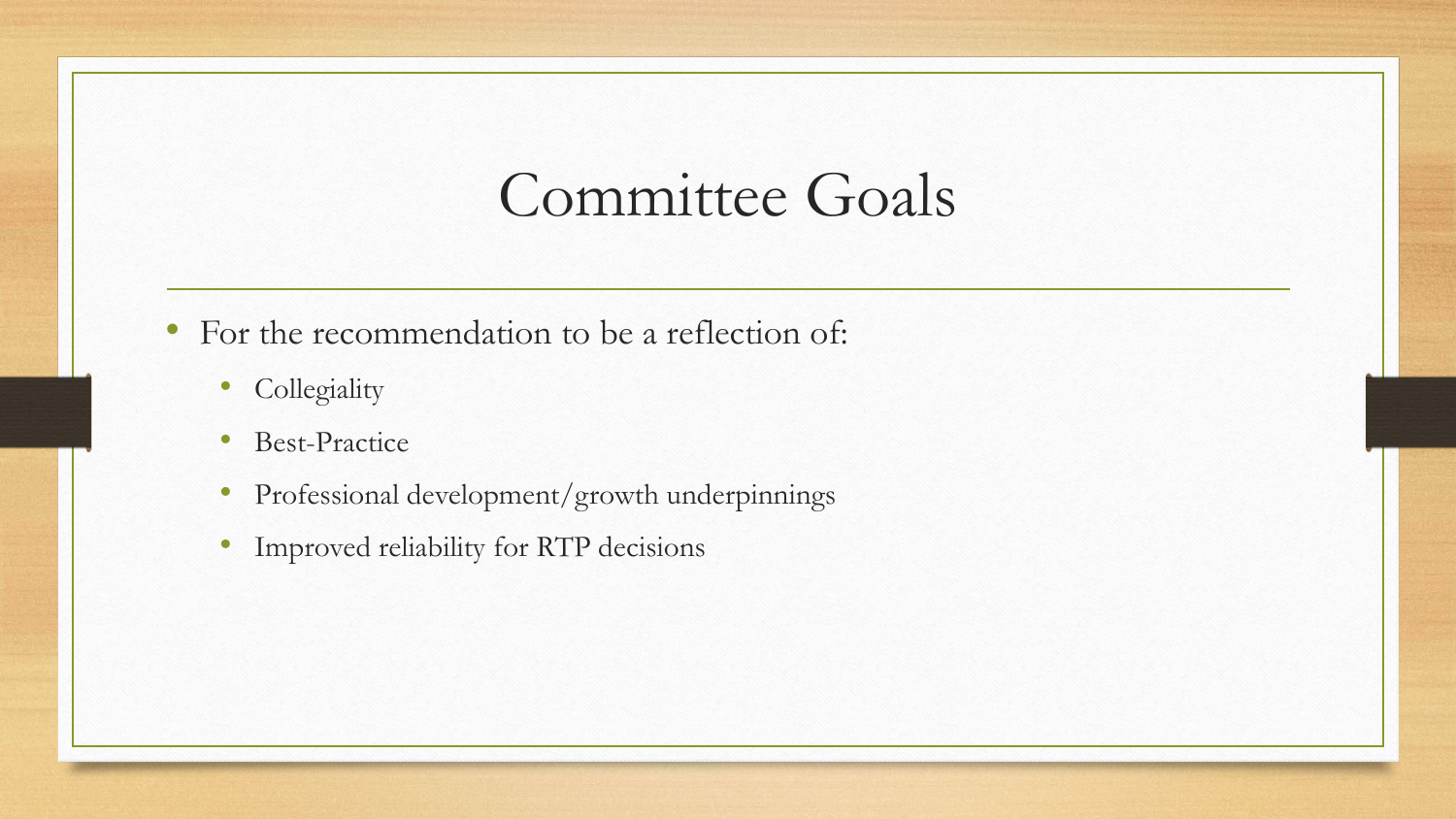#### Current APSU Practices

- Incongruent across colleges and departments
- No standardized methods for evaluator/observer selection
- Peer observations are used primarily for evaluation rather than professional growth/development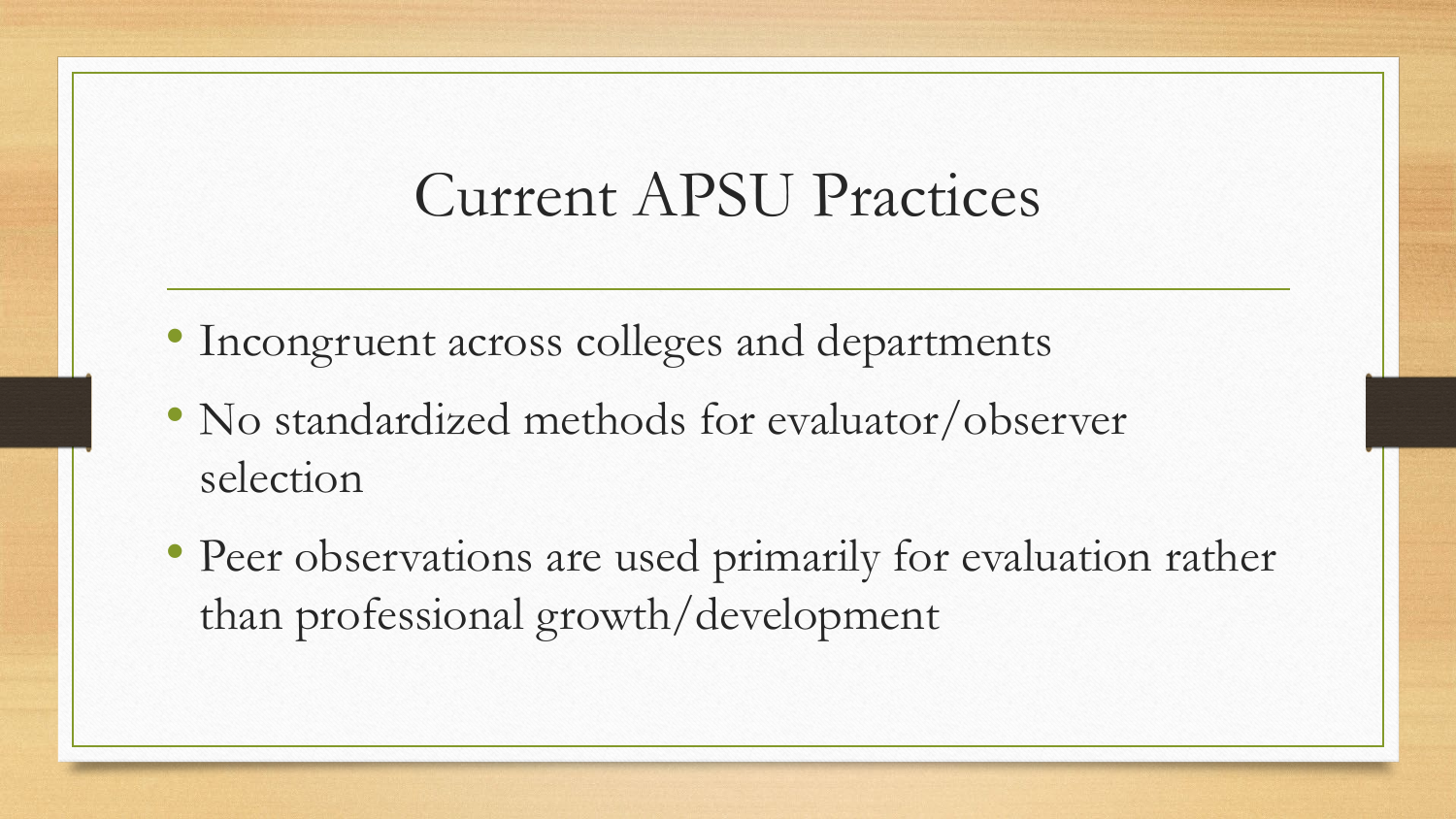#### Disclaimer

• The committee recognizes the potential logistical issues with the recommended peer observation/evaluation process. However, the recommendation is made in the sprit of best-practices for professional growth and development and reliability.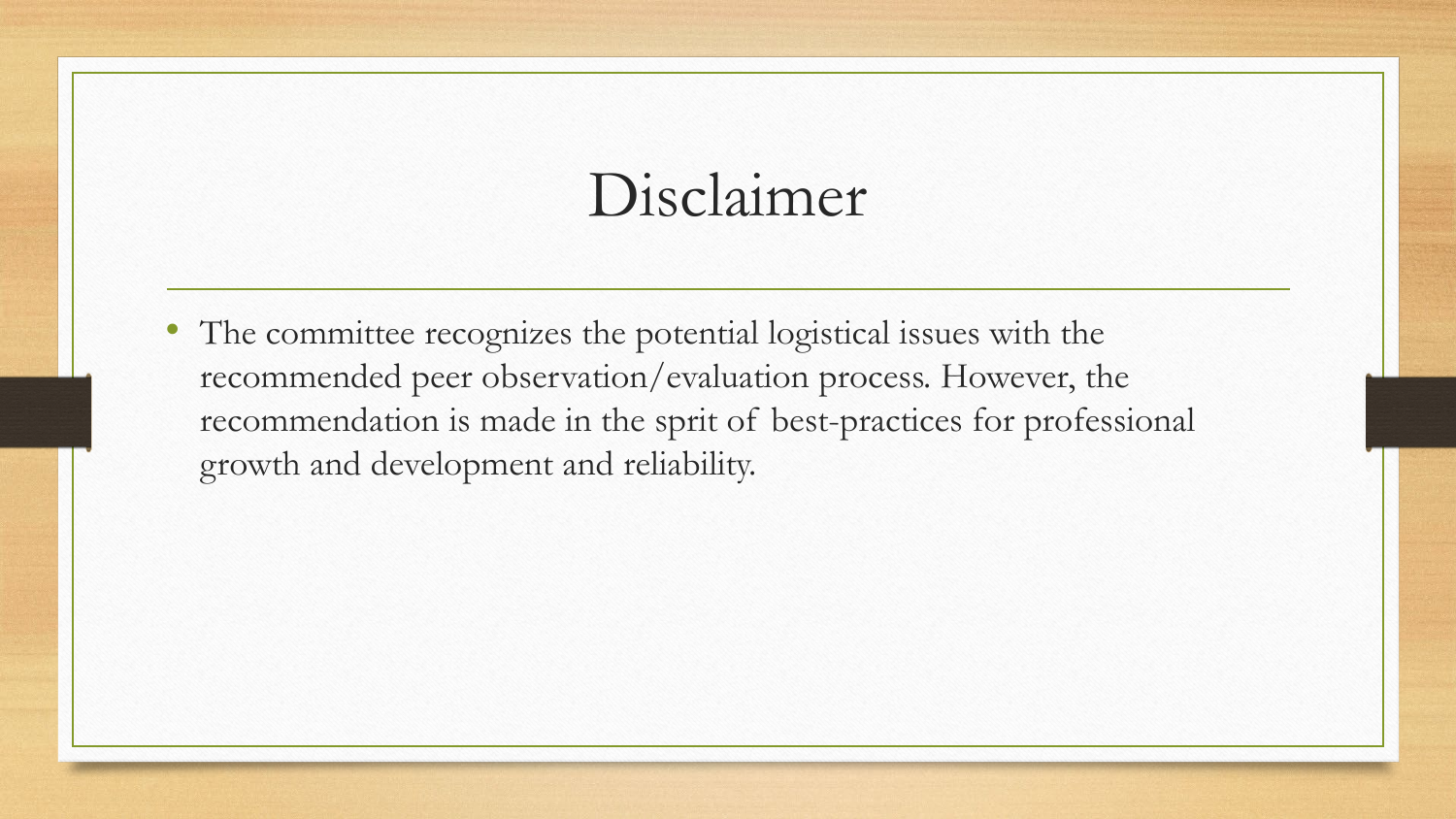## Who?

- **Who is evaluated?** Tenure Track Faculty
- **Who are the observers/evaluators?** The committee recommends two observers/evaluators annually rather than the current practice of only having one.
- **Process for selection:** The faculty member will provide the chair/director of the department suggestions for one of the observers/evaluators from within the faculty member's discipline. The chair/director will select from the suggestions.

The second observer/evaluator will be selected by the chair/director. (Option 1 & 2)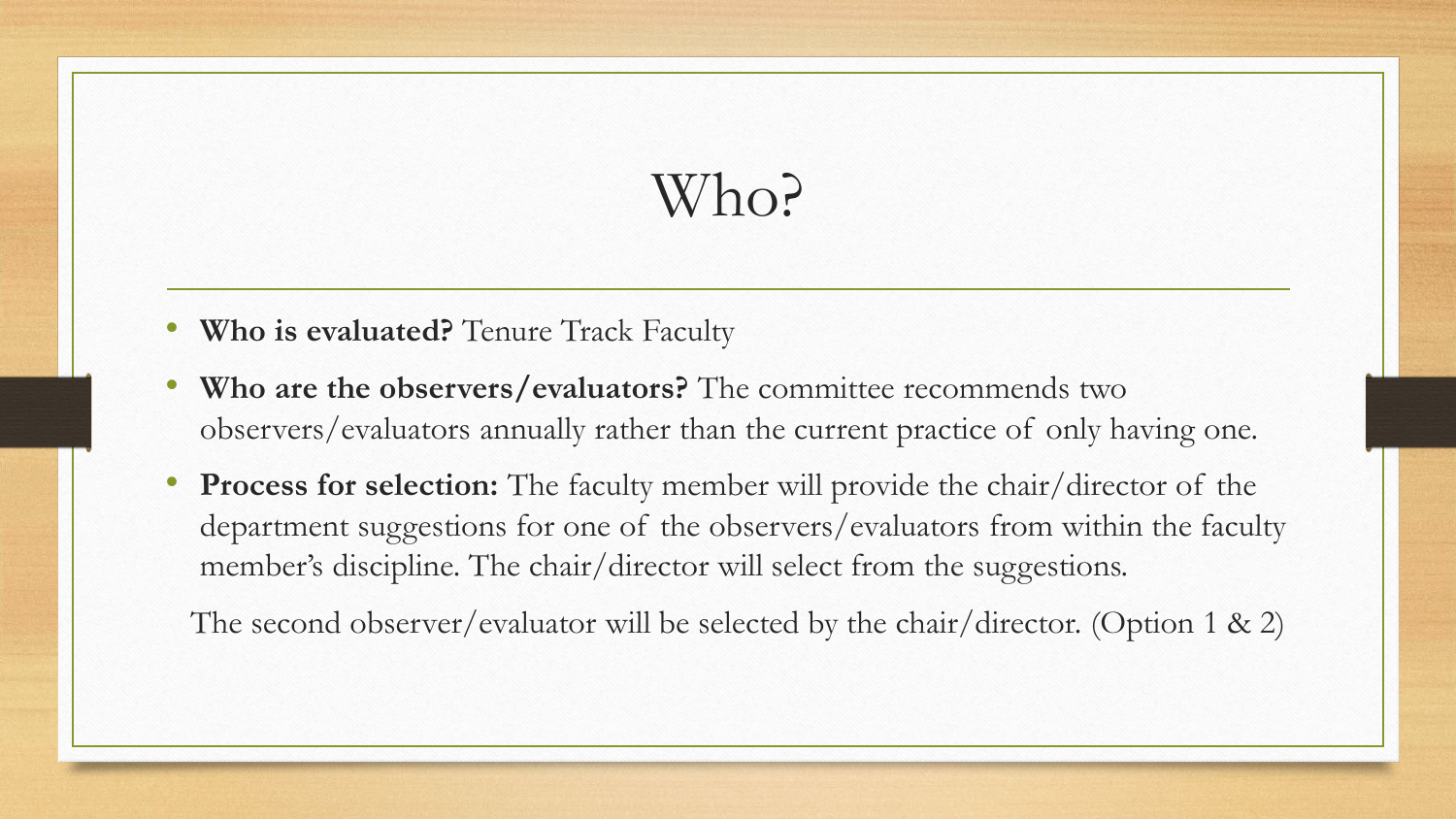## How?

#### • **Process for Years 1-3:**

- Pre-observation interview with faculty member and both observers
- Observation, attended by both observers (formative)
- Observers provided formative feedback in the form of the department evaluation tool
- The evaluated faculty will access resources (CAFÉ, etc.)
- Second observation (evaluative)
- Debriefing session with all members
- Each observer provides a department evaluation tool to be uploaded into the e-dossier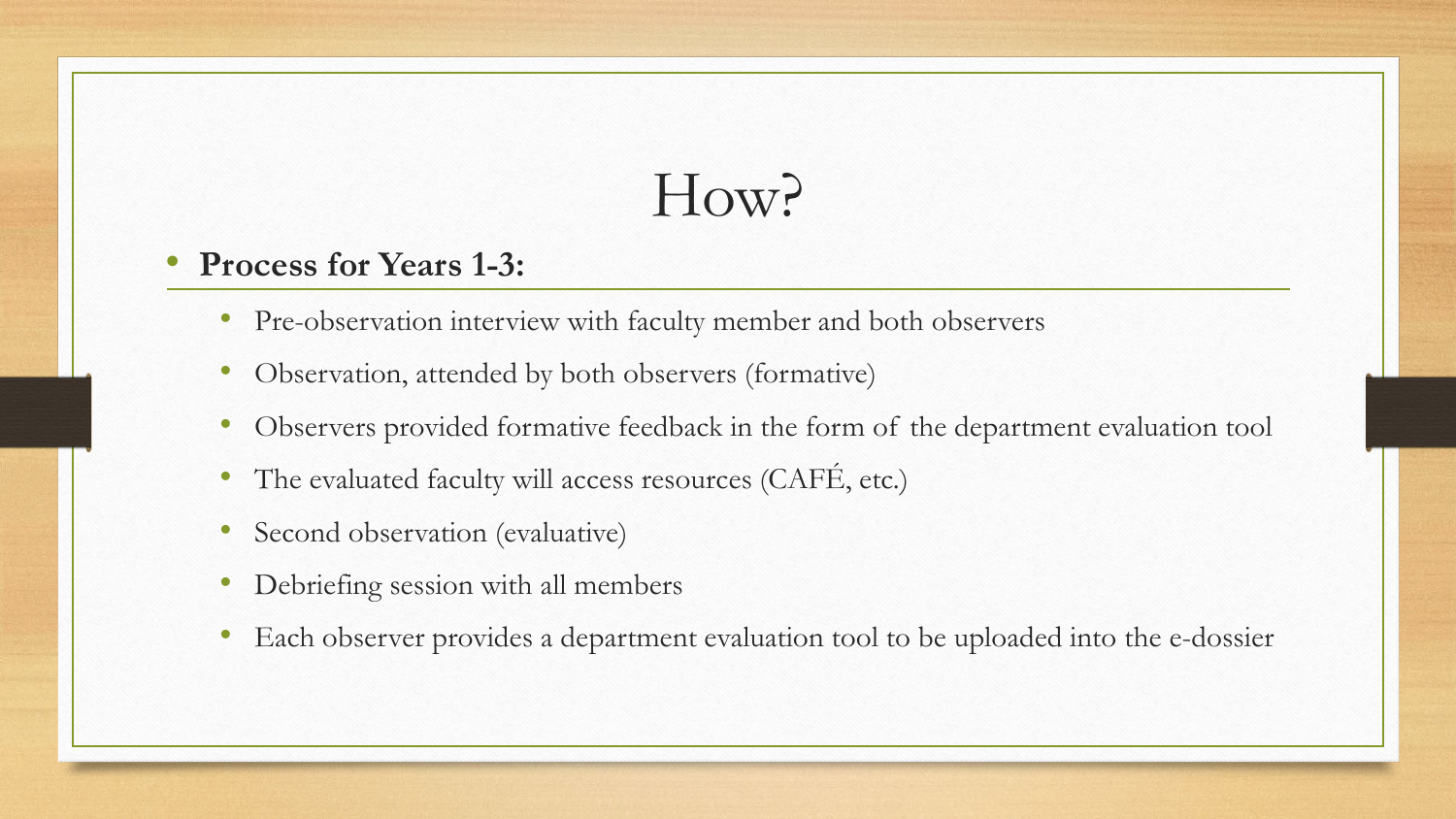#### How? Continued

- Years 4-Tenure
	- Pre-observation interview with faculty member and both observers
	- Observers will be selected by same procedure as years 1-3
	- Observation will include 2 consecutive class meetings (observers will attend both)
	- No longer formative
	- Each observer will complete the department evaluation tool and provide to the faculty member to include in the e-dossier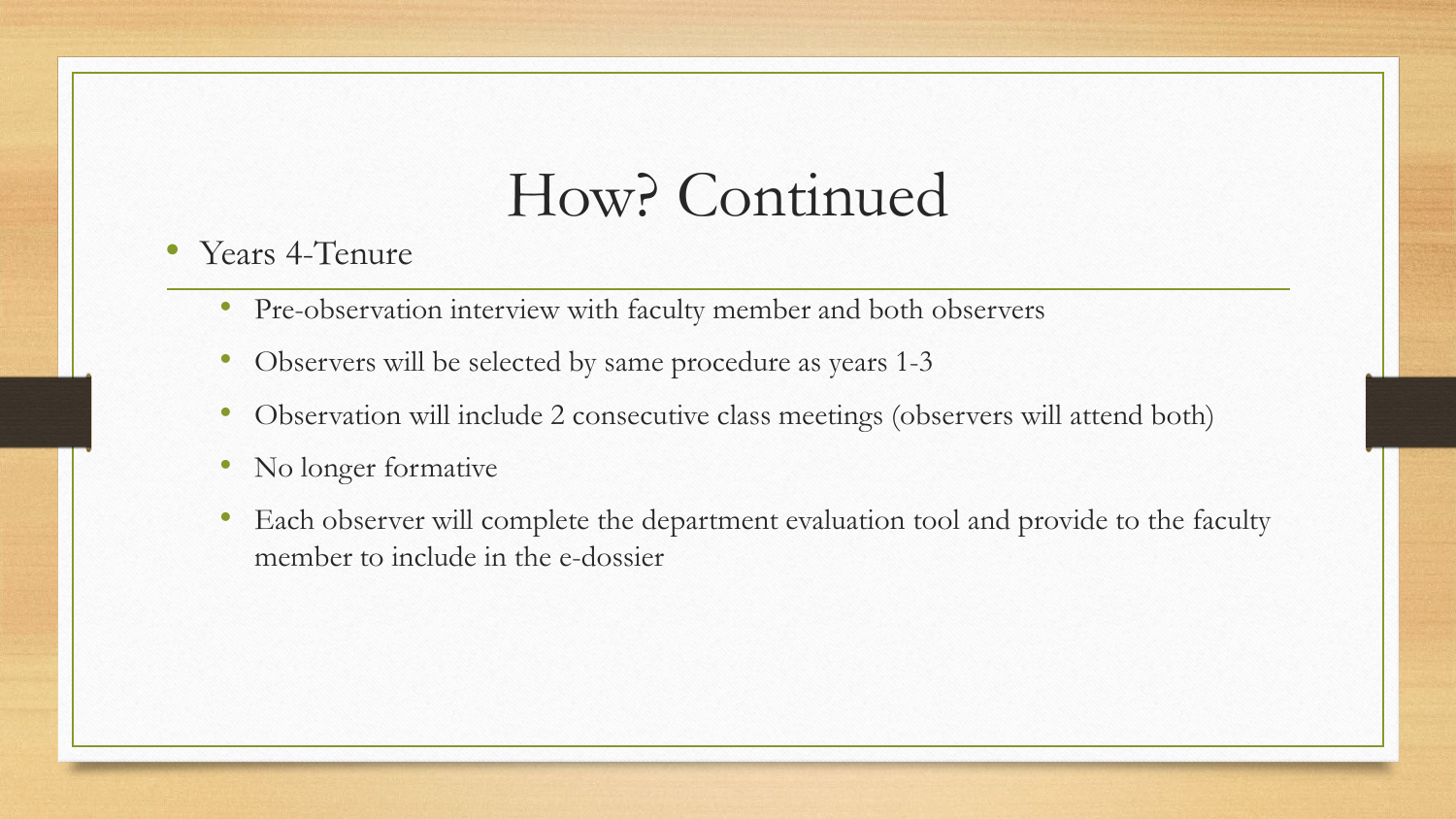### When?

• The process would need to be included in the University's RTP calendar and process.

| <b>Actions</b>     | Year 1       | Year 2     | Year 3 | Year 4 | Year 5 | Tenure |
|--------------------|--------------|------------|--------|--------|--------|--------|
| When is e Jan 2021 |              | Sept. 2021 | Sept.  | Sept.  | Sept.  | Sept.  |
| dossier            |              |            | 2022   | 2023   | 2024   | 2025   |
| due?               |              |            |        |        |        |        |
| When               | August-      | Spring     | Spring | Spring | Spring | Spring |
| should             | December     | 2021       | 2022   | 2023   | 2024   | 2025   |
| observati          | 2020 (first) |            |        |        |        |        |
| ons                | semester     |            |        |        |        |        |
| occur?             | $\sigma$     |            |        |        |        |        |
|                    | teaching)    |            |        |        |        |        |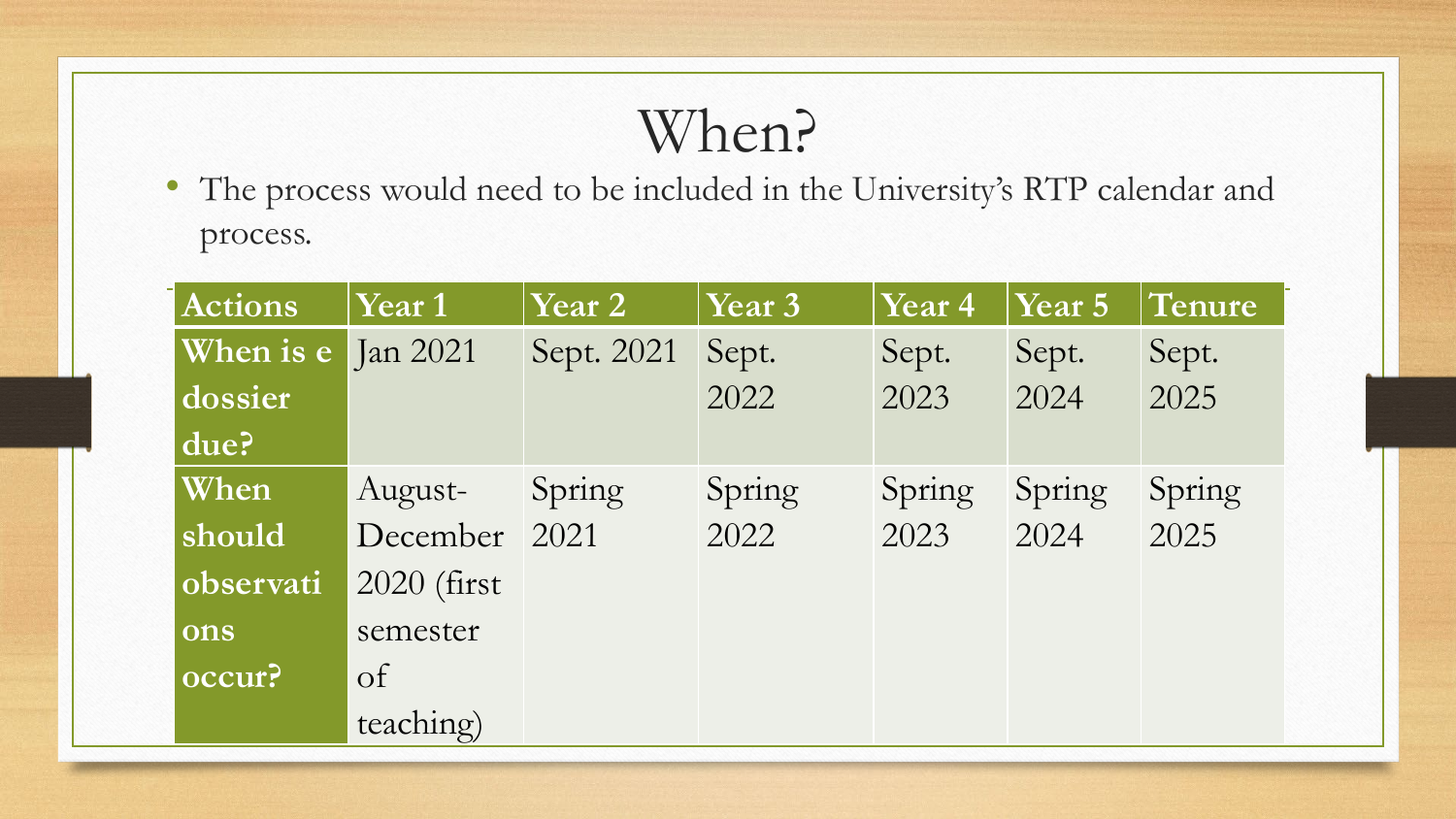## Where?

- The annual observation occurs during class sessions of the faculty's primary teaching method (traditional, laboratory, clinical, online)
- If a faculty teaches in multiple modalities, the chair/director may have the faculty include more than one modality. This is not a committee recommendation, but is an option to chairs.
- Online teaching processes will need additional clarity, which may include evaluation of a single module or two consecutive models for years 4-Tenure.